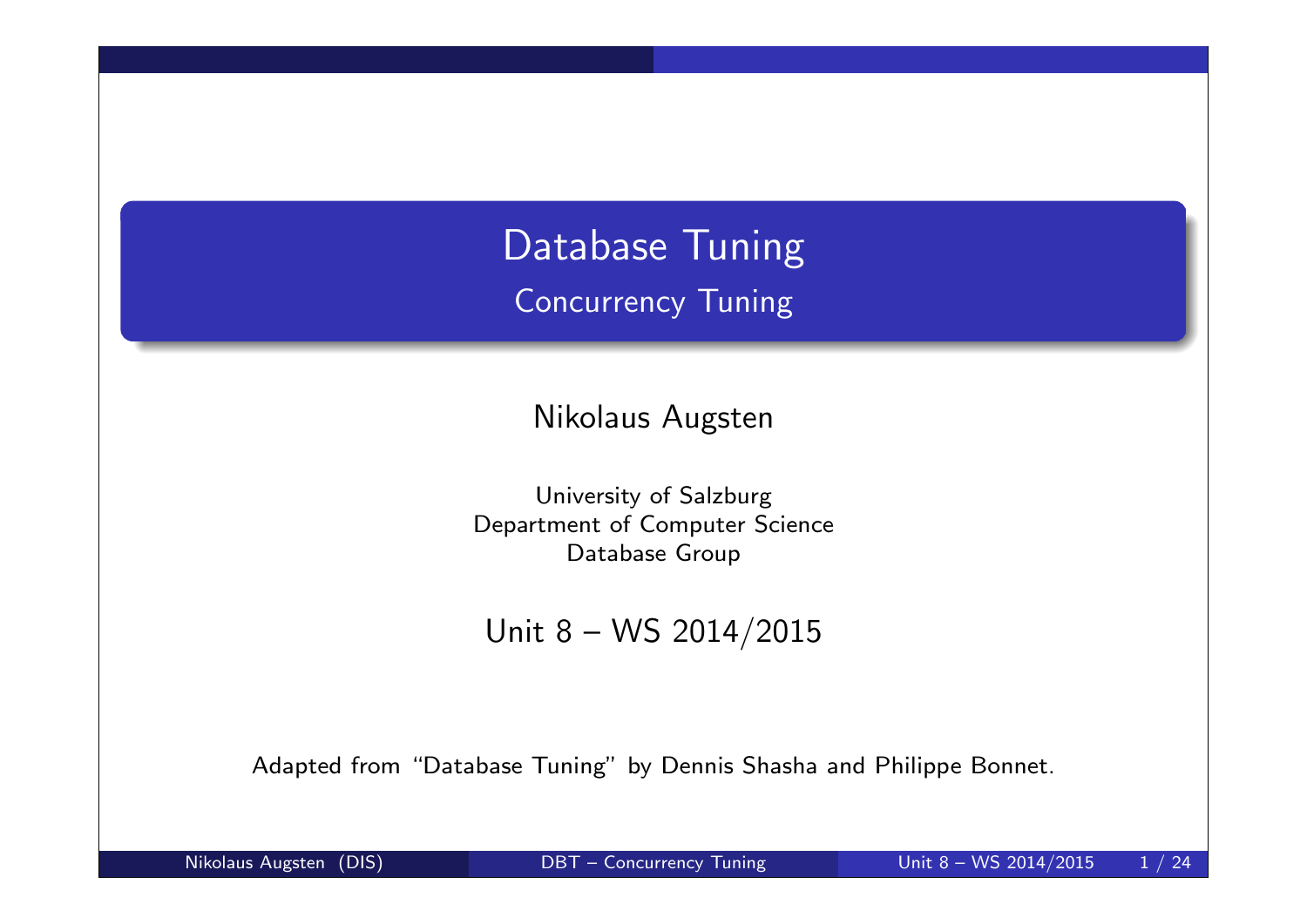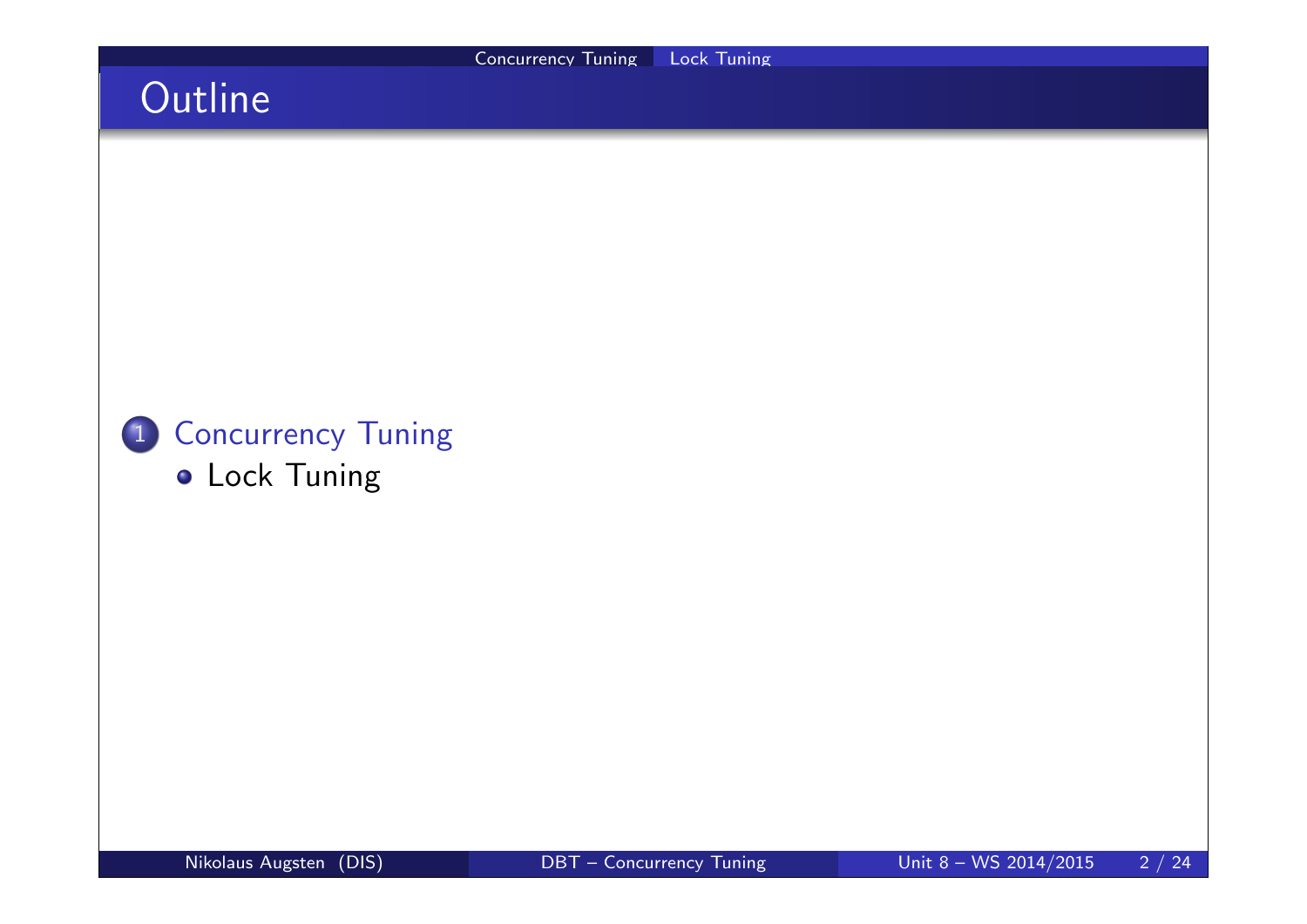## Concurrency Tuning Goals

### Performance goals:

- reduce blocking (one transaction waits for another to release its locks)
- avoid deadlocks and rollbacks

#### **o** Correctness goals:

- serializability: each transaction appears to execute in isolation
- note: correctness of serial execution must be ensured by the programmer!

Trade-off between performance and correctness!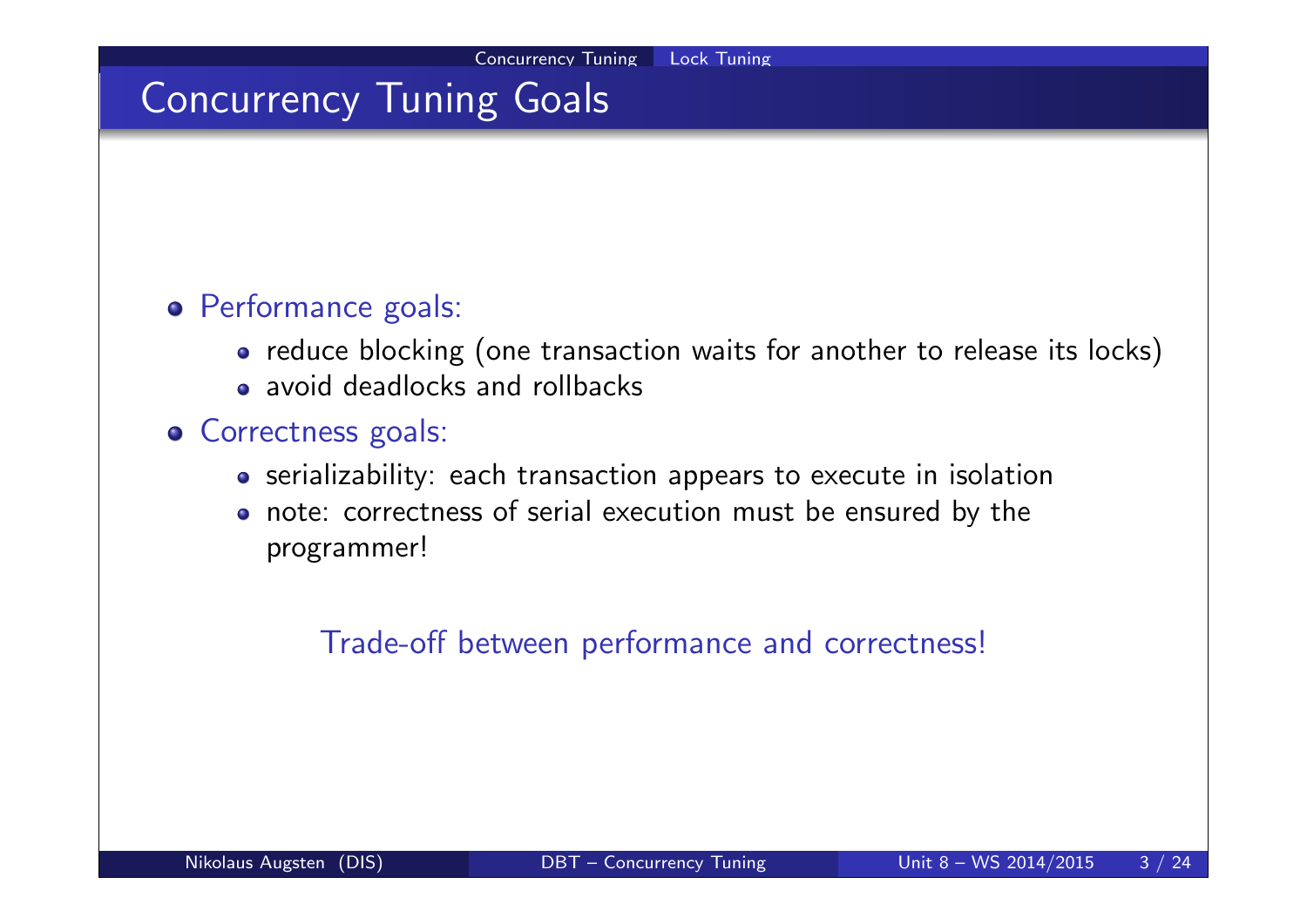### Ideal Transaction

- **Acquires few locks.**
- **•** Favors shared locks over exclusive locks.
	- o only exclusive locks create conflicts
- Acquires locks with fine granularity.
	- granularities: table, page, row
	- reduces the scope of each conflict
- Holds locks for a short time.
	- o reduce waiting time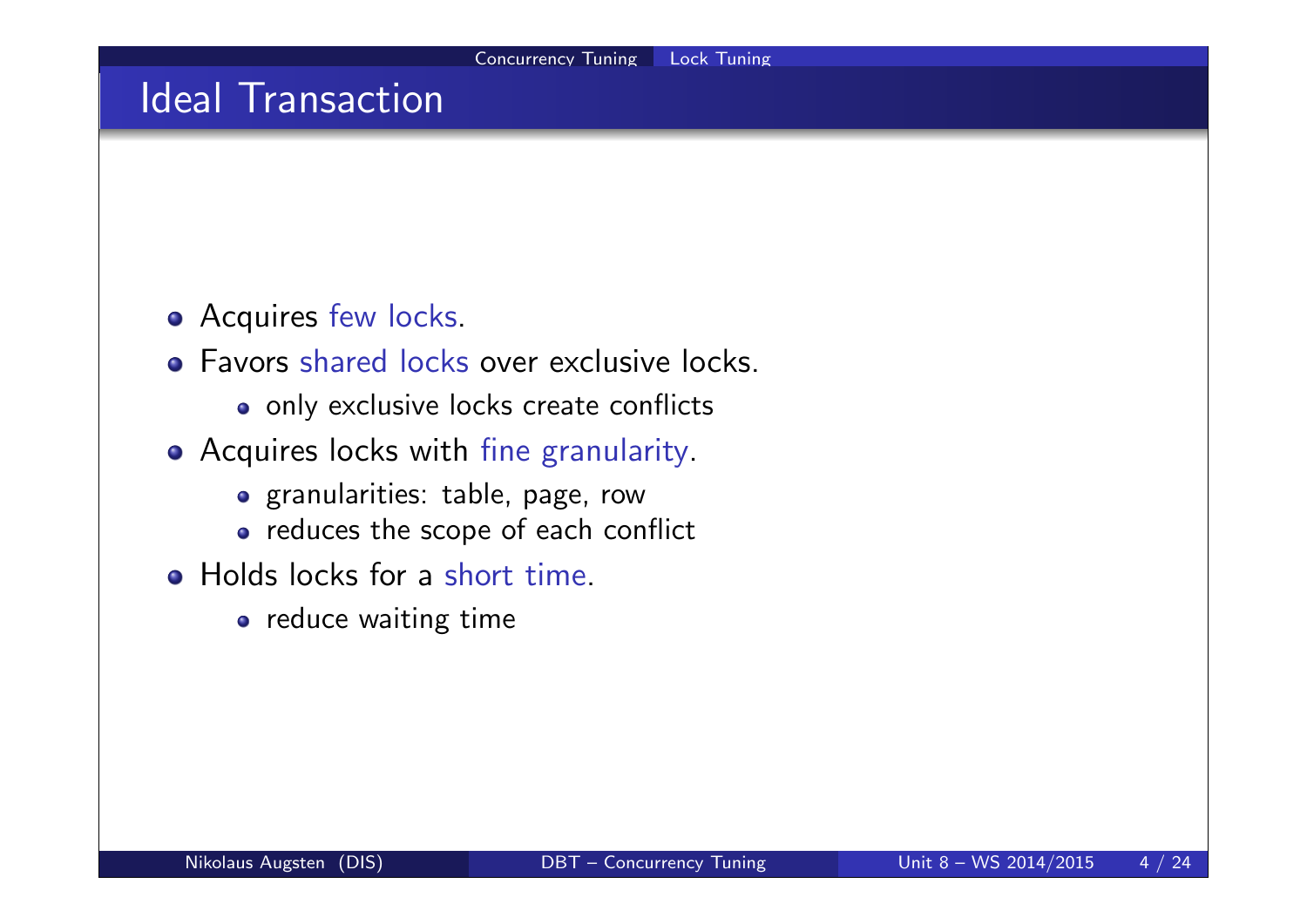## Lock Tuning

- 1. Eliminate unnecessary locks
- 2. Control granularity of locking
- 3. Circumvent hot spots
- 4. Isolation guarantees and snapshot isolation
- 5. Split long transactions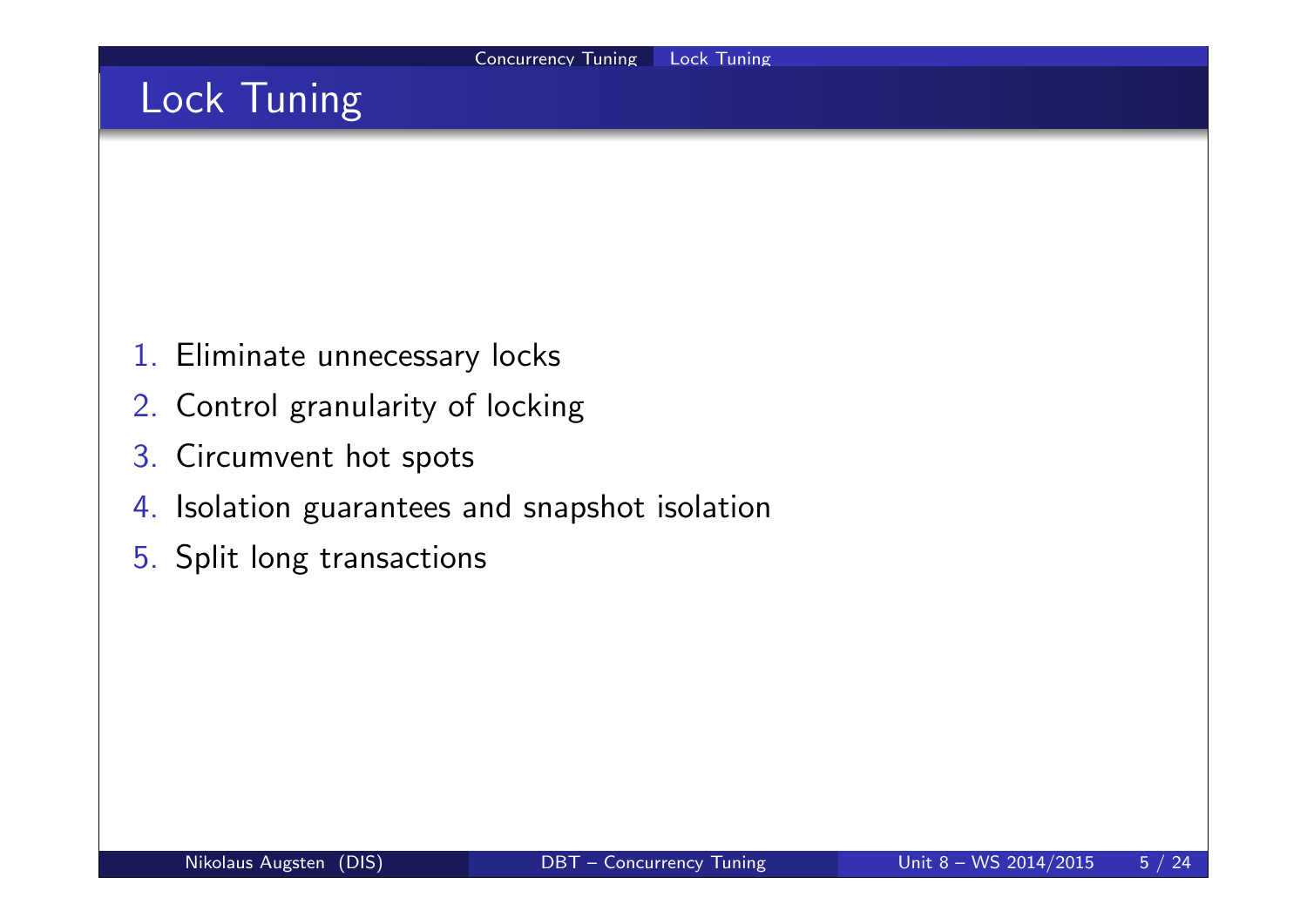### 1. Eliminate Unnecessary Locks

### Lock overhead:

- memory: store lock control blocks
- CPU: process lock requests

### Locks not necessary if

- o only one transaction runs at a time, e.g., while loading the database
- all transactions are read-only, e.g., decision support queries on archival data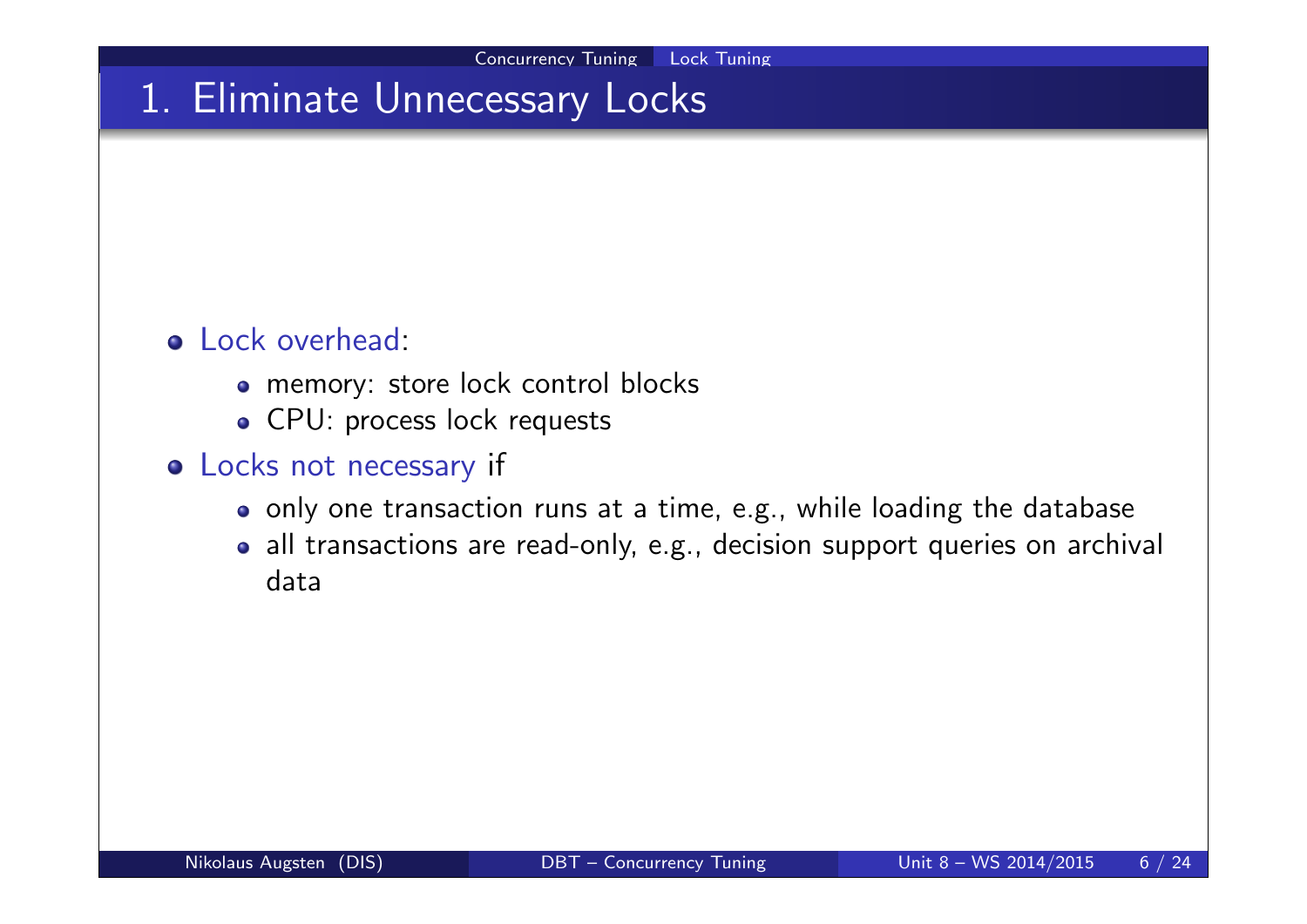## 2. Control Granularity of Locking

Locks can be defined at different granularities:

- row-level locking (also: record-level locking)
- page-level locking
- table-level locking
- Fine-grained locking (row-level):
	- good for short online-transactions
	- each transaction accesses only a few records
- Coarse-grained locking (table-level):
	- avoid blocking long transactions
	- avoid deadlocks
	- reduced locking overhead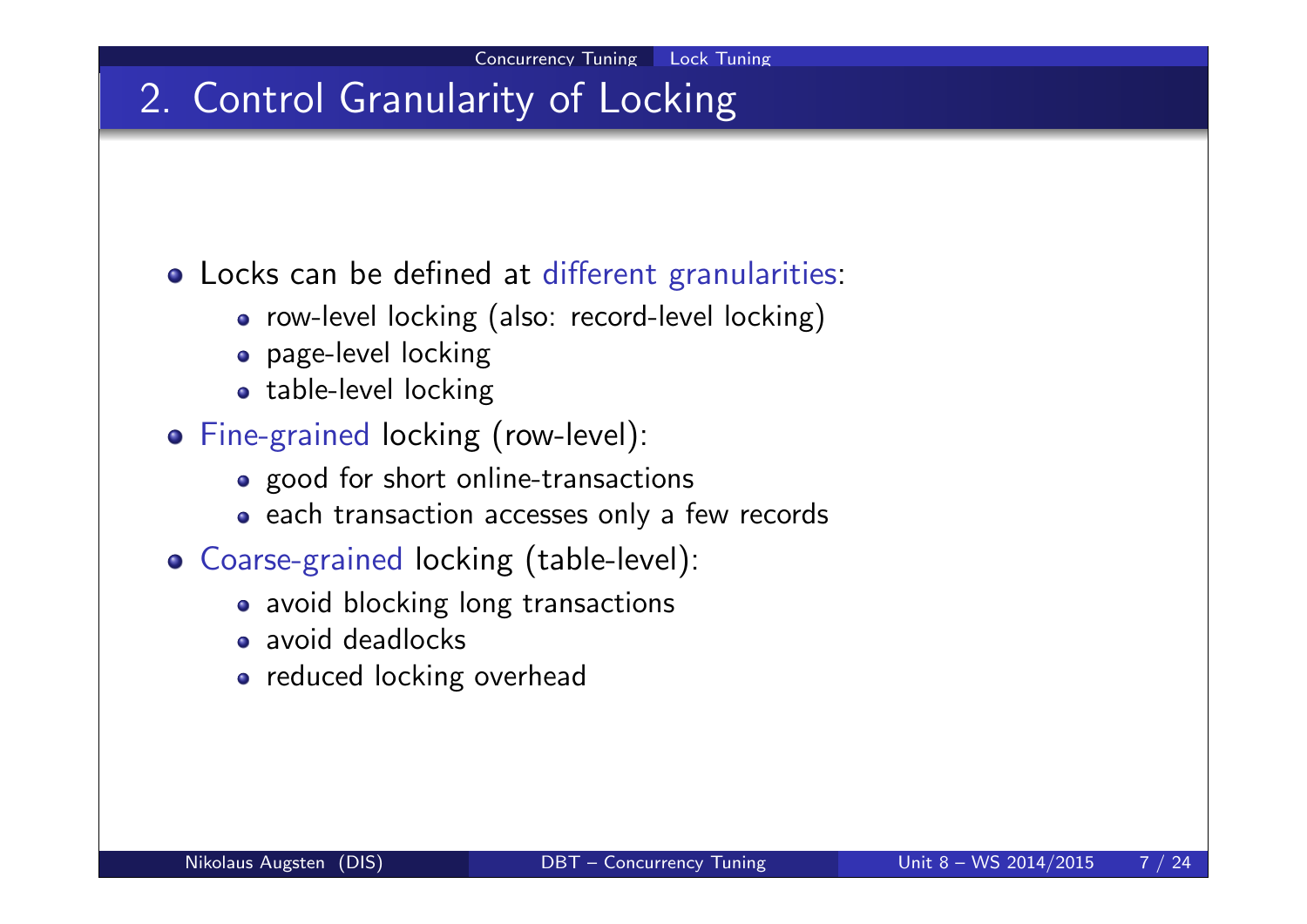### Lock Escalation

- Lock escalation: (SQL Server and DB2 UDB)
	- automatically upgrades row-level locks into table locks if number of row-level locks reaches predefined threshold
	- lock escalation can lead to deadlock
- o Oracle does not implement lock escalation.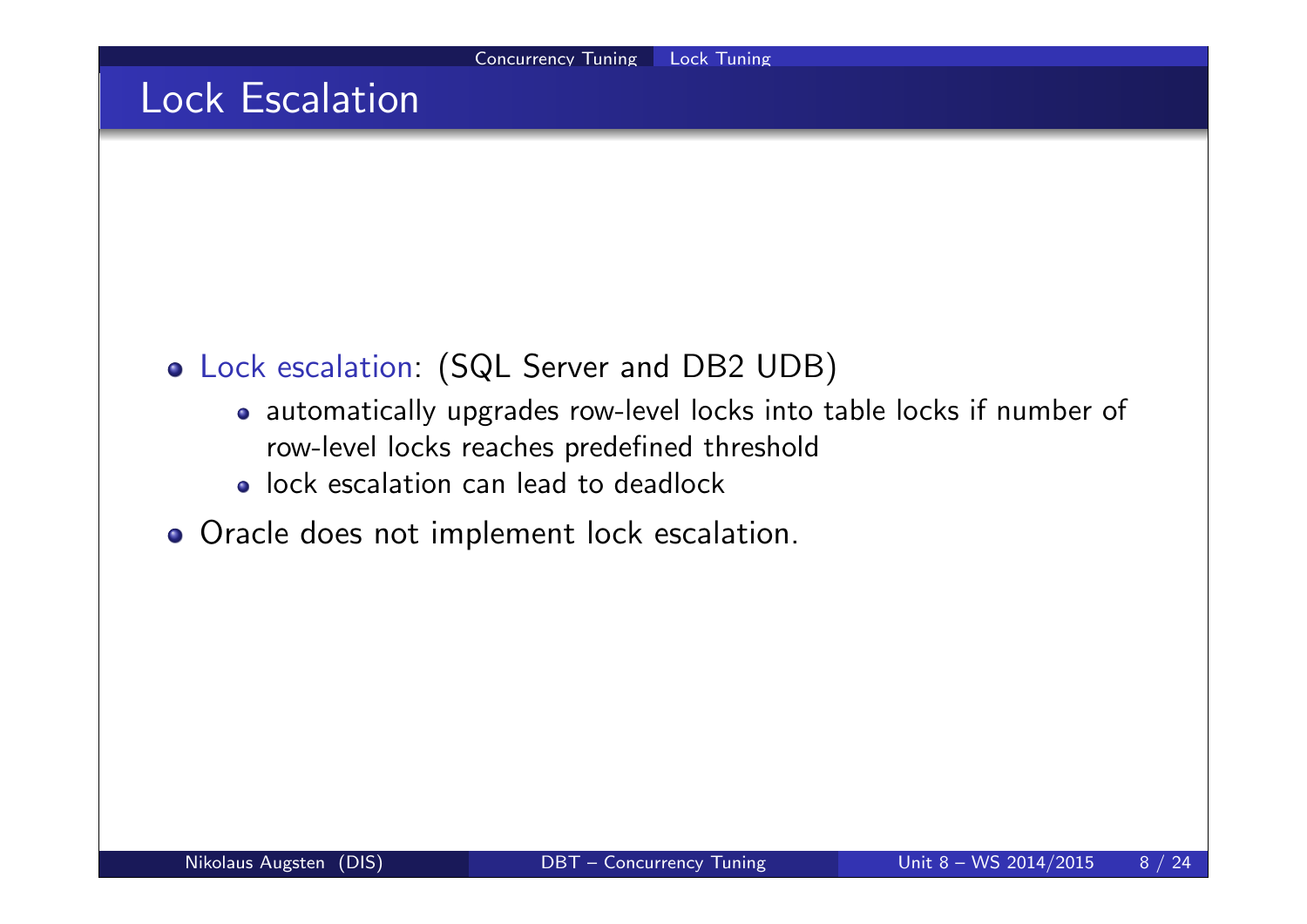### Granularity Tuning Parameters

### 1. Explicit control of the granularity:

- within transaction: statement within transaction explicitly requests a table-level lock, shared or exclusive (Oracle, DB2)
- across transactions: lock granularity is defined for each table; all transactions accessing this table use the same granularity (SQL Server)

### 2. Escalation point setting:

- lock is escalated if number of row-level locks exceeds threshold (escalation point)
- escalation point can be set by database administrator
- rule of thumb: high enough to prevent escalation for short online transactions
- 3. Lock table size:
	- maximum overall number of locks can be limited
	- if the lock table is full, system will be forced to escalate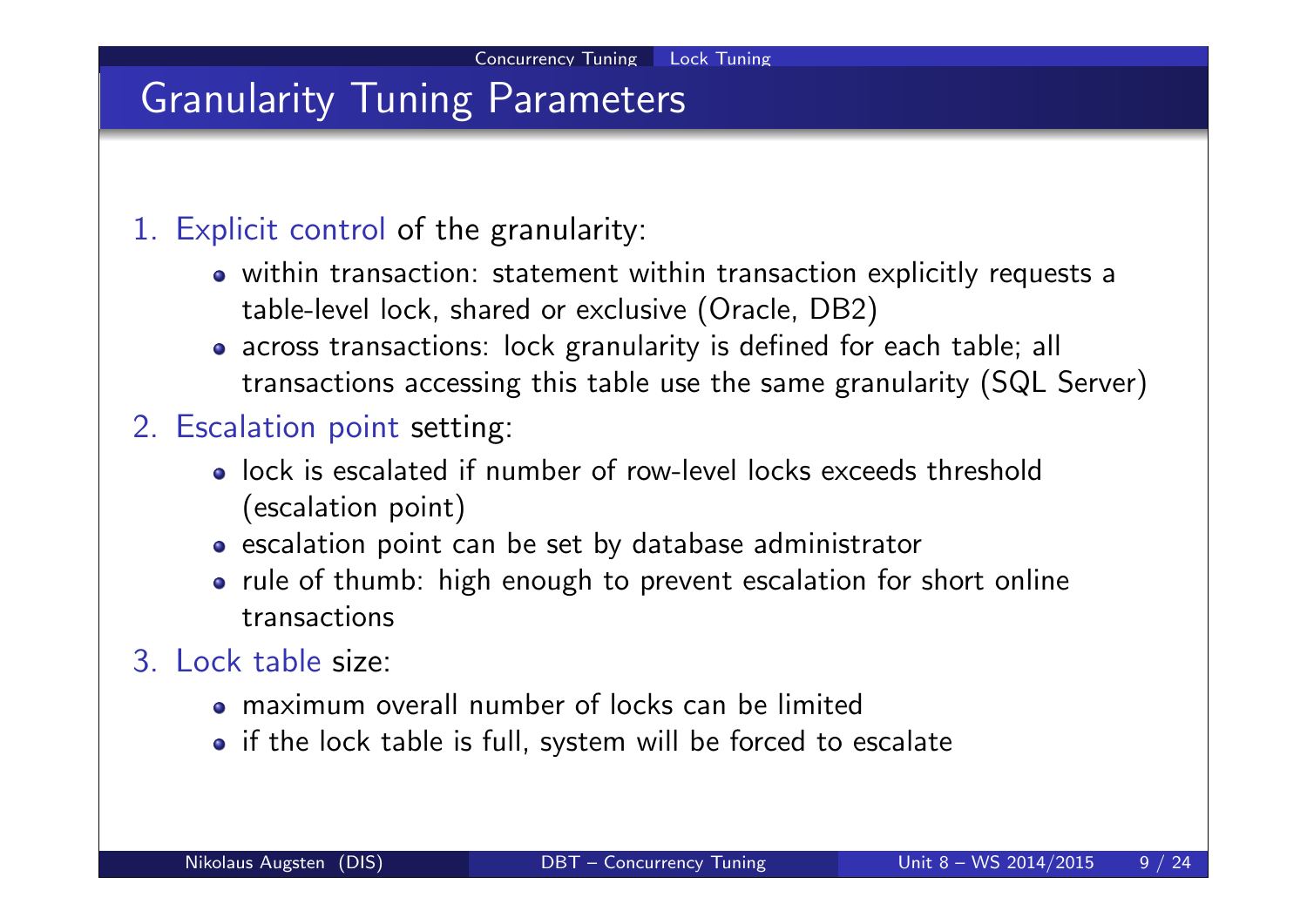## Overhead of Table vs. Row Locking

### Experimental setting:

- accounts(number, branchnum, balance)
- clustered index on account number
- 100,000 rows
- SQL Server 7, DB2 v7.1 and Oracle 8i on Windows 2000
- lock escalation switched off
- Queries: (no concurrent transactions!)
	- $\bullet$  100,000 updates (1 query)
		- example: update accounts set balance=balance\*1.05
	- 100,000 inserts (100,000 queries) example: insert into accounts values(713,15,2296.12)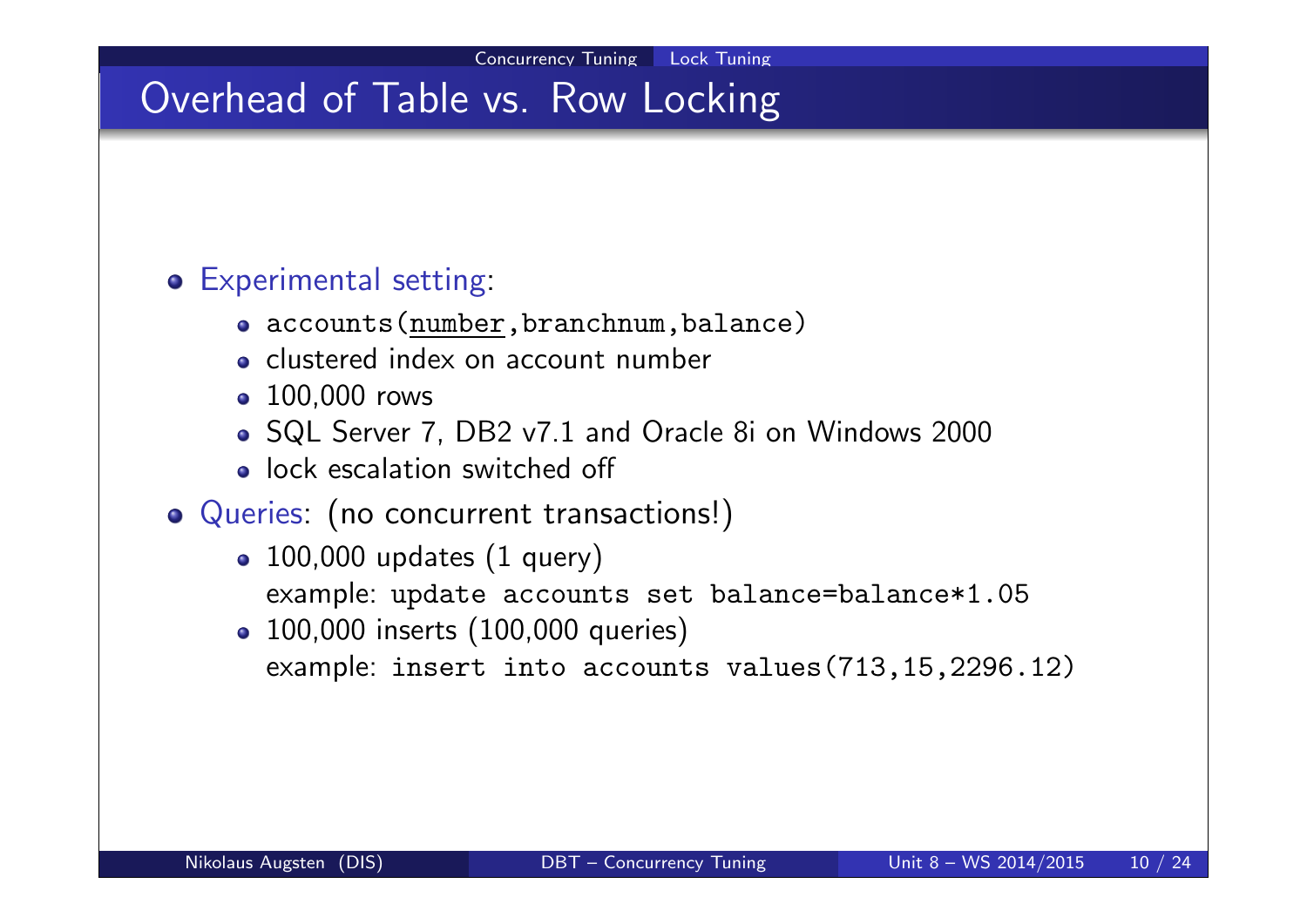# Overhead of Table vs. Row Locking



Concurrency Tuning Lock Tuning

- Row locking (100k rows must be locked) should be more expensive than table locking (1 table must be locked).
- o SQL Server, Oracle: recovery overhead (logging changes) hides difference in locking overhead
- DB2: low overhead due to logical logging of updates, difference in locking overhead visible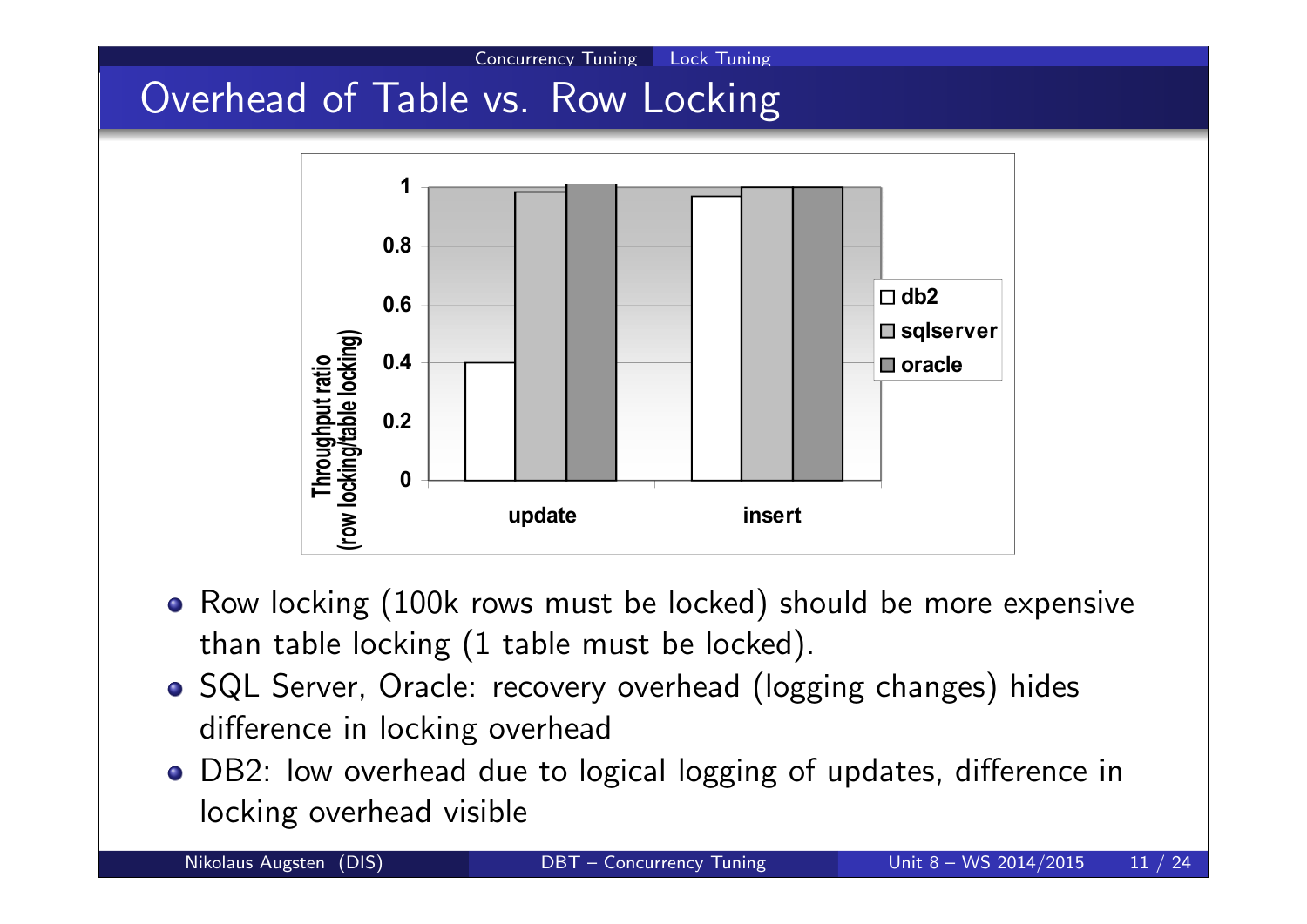## Experiment: Fine-Grained Locking

#### **•** Experimental setting:

- table with bank accounts
- clustered index on account number
- long transaction (summation of account balances)
- multiple short transactions (debit/credit transfers)
- parameter: number of concurrent transactions
- SQL Server 7, DB2 v7.1 and Oracle 8i on Windows 2000
- **.** lock escalation switched off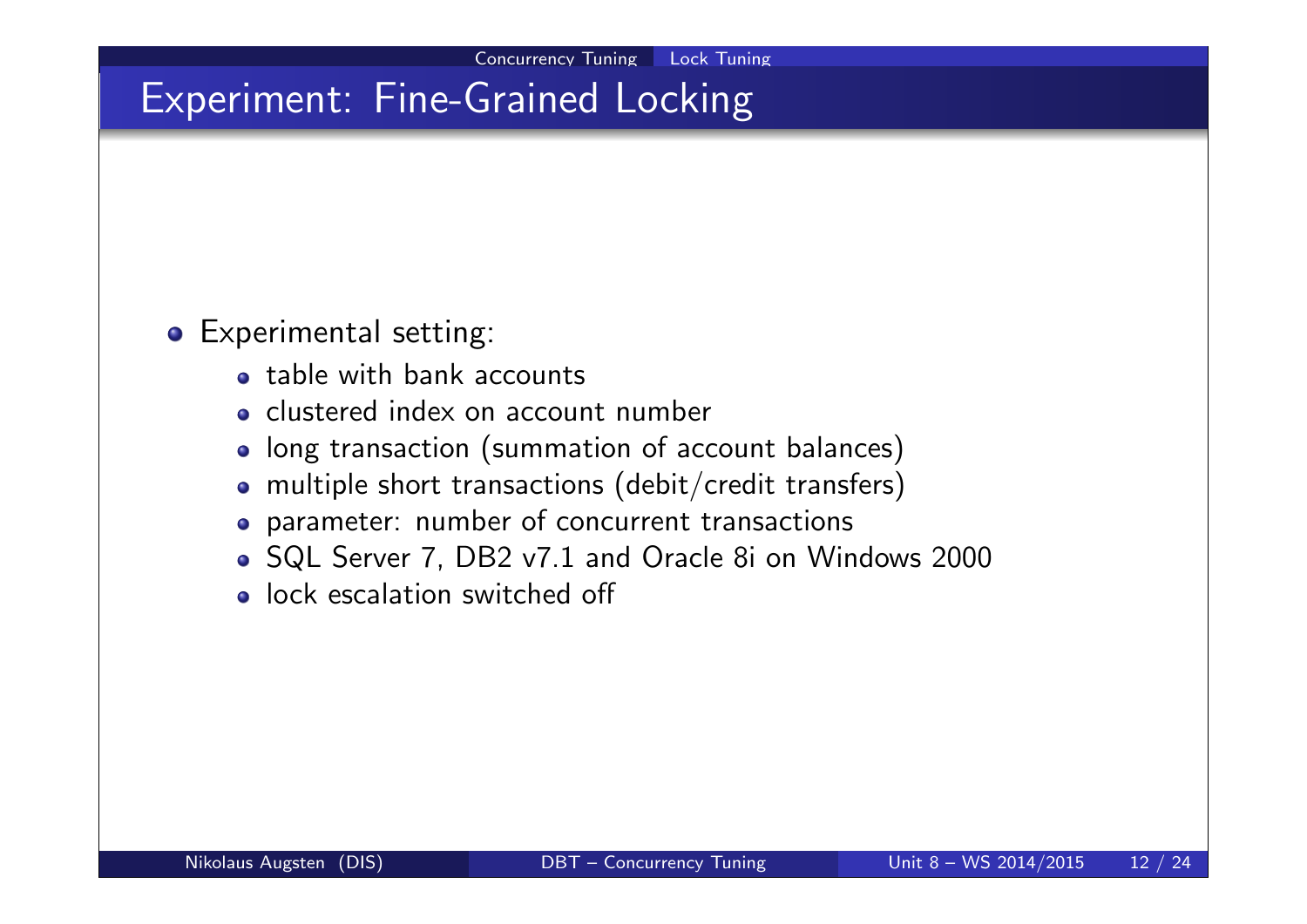# Experiment: Fine-Grained Locking



Concurrency Tuning Lock Tuning

- **•** Serializability with row locking forces key range locks.
- Key range locks are performed in clustered index.
- SQL Server: Clustered index is sparse, thus whole pages are locked.
- Row-level locking only slightly increases concurrency.
- Table-locking prevents rollback for summation query.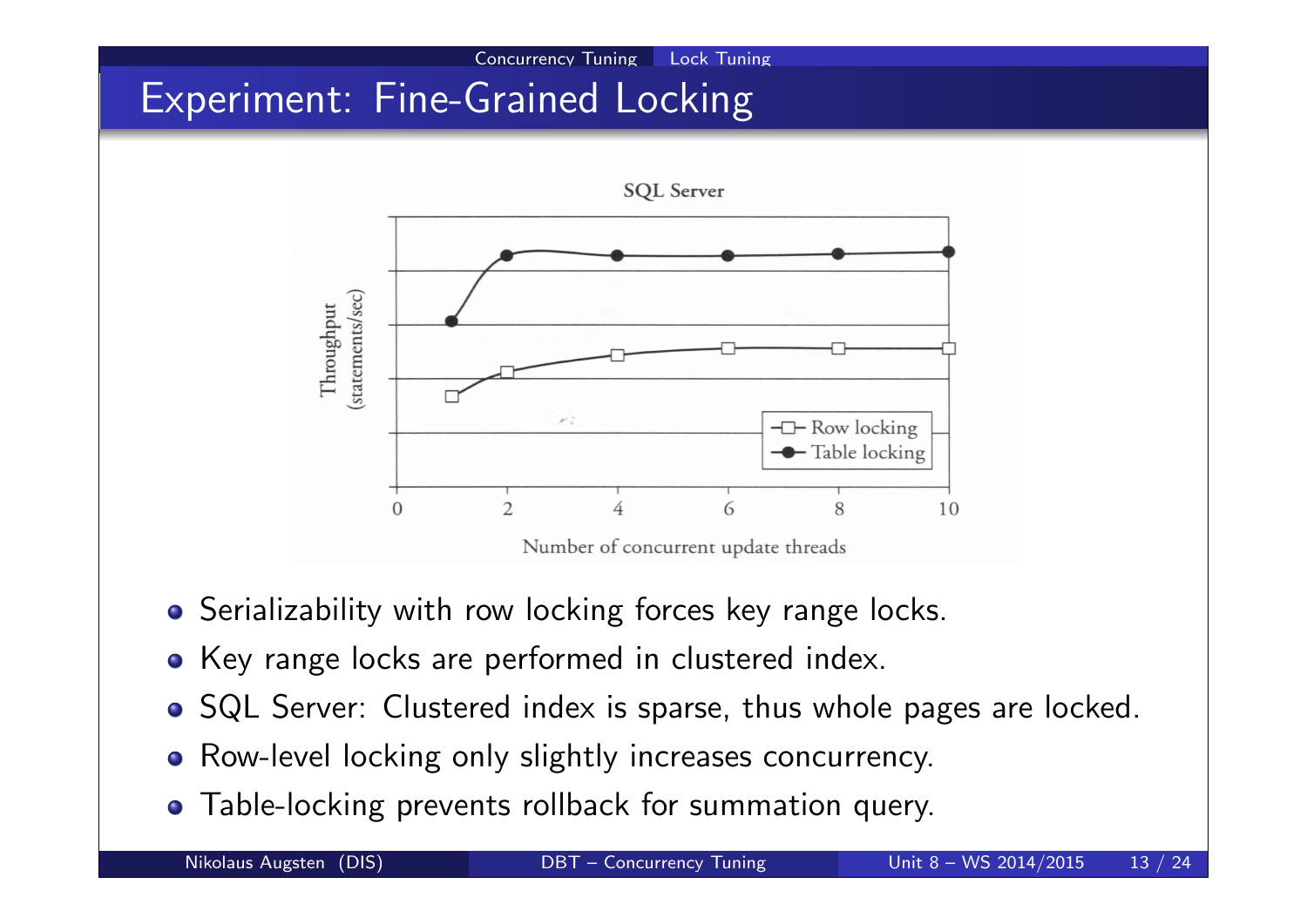

- Row locking slightly better than table locking.
- DB2 automatically selects locking granularity if not forced manually.
	- index scan in this experiment leads to row-level locking
	- table scan would lead to table-level locking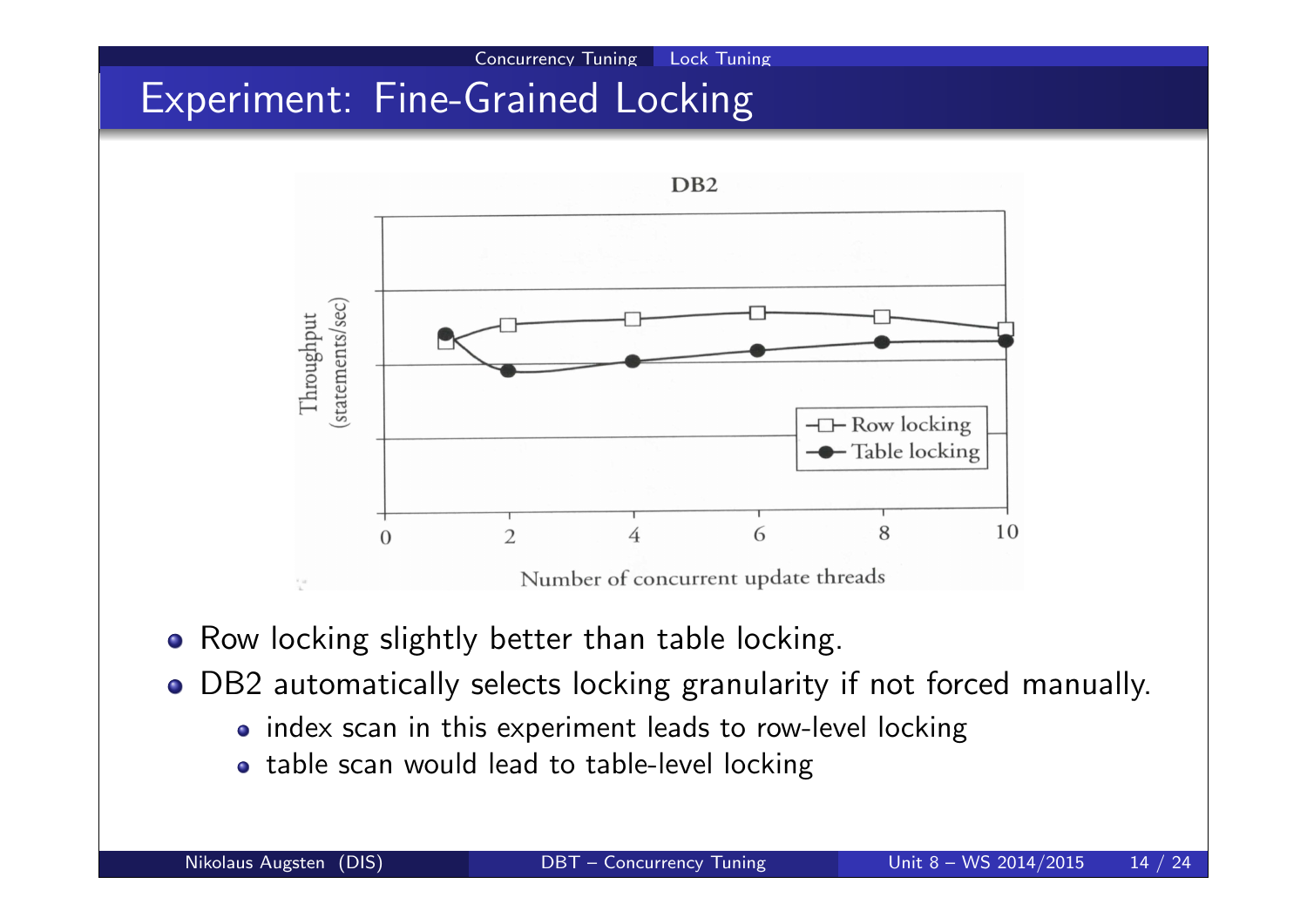# Experiment: Fine-Grained Locking



Concurrency Tuning Lock Tuning

- Oracle uses snapshot isolation: summation query not in conflict with short transactions.
- Table locking: short transactions must wait.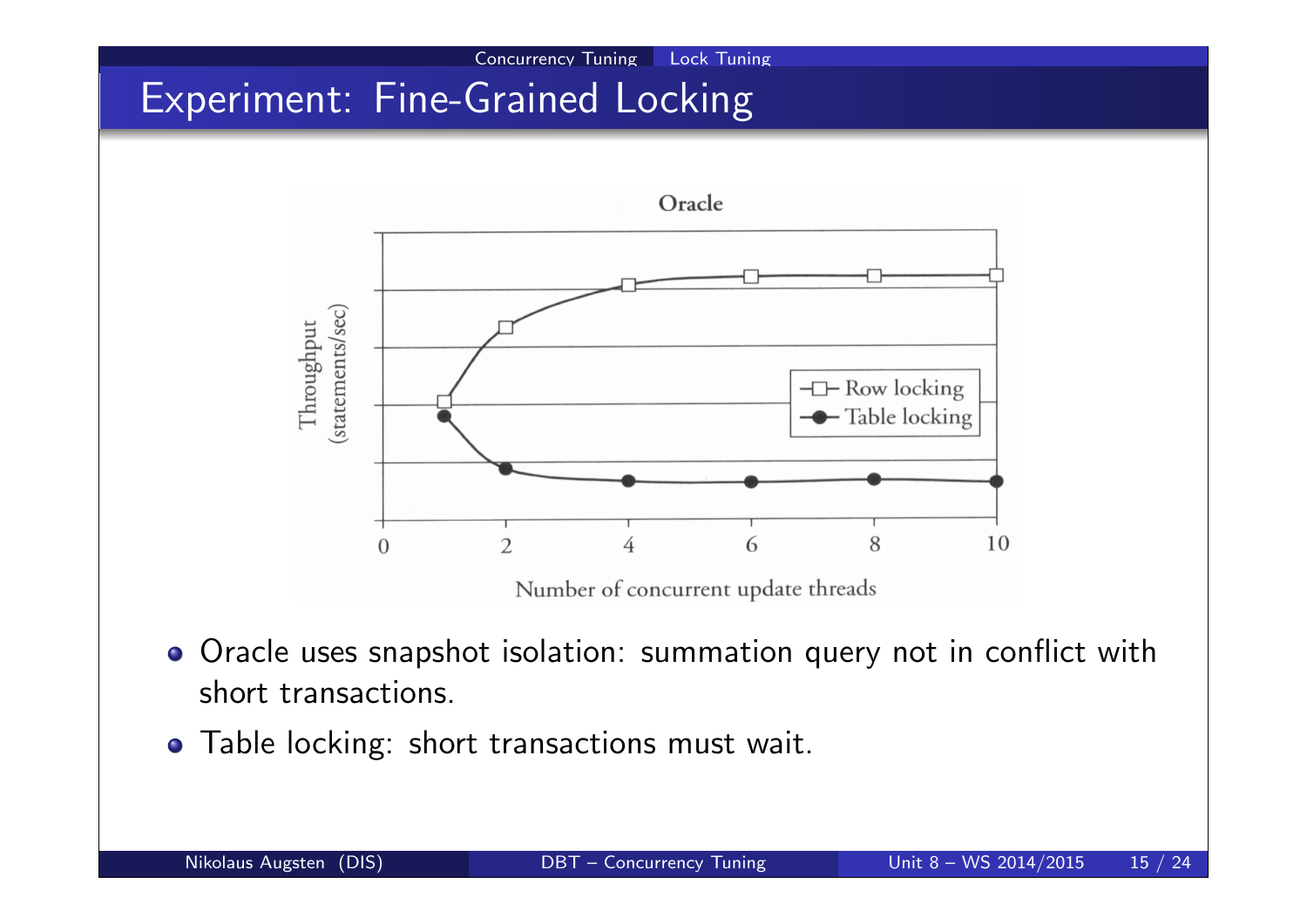## 3. Circumvent Hot Spots

#### Hot spot: items that are

- accessed by many transactions
- updated at least by some transactions
- **o** Circumventing hot spots:
	- access hot spot as late as possible in transaction (reduces waiting time for other transactions since locks are kept to the end of a transaction $^1)$
	- use partitioning, e.g., multiple free lists
	- use special database facilities, e.g., latch on counter

 $1$ In 2-phase locking, the locks need only be held till the end of the growing phase; if the locks are held till the end of the transaction, the resulting schedule is cascadeless (in addition to serializable), which is desirable.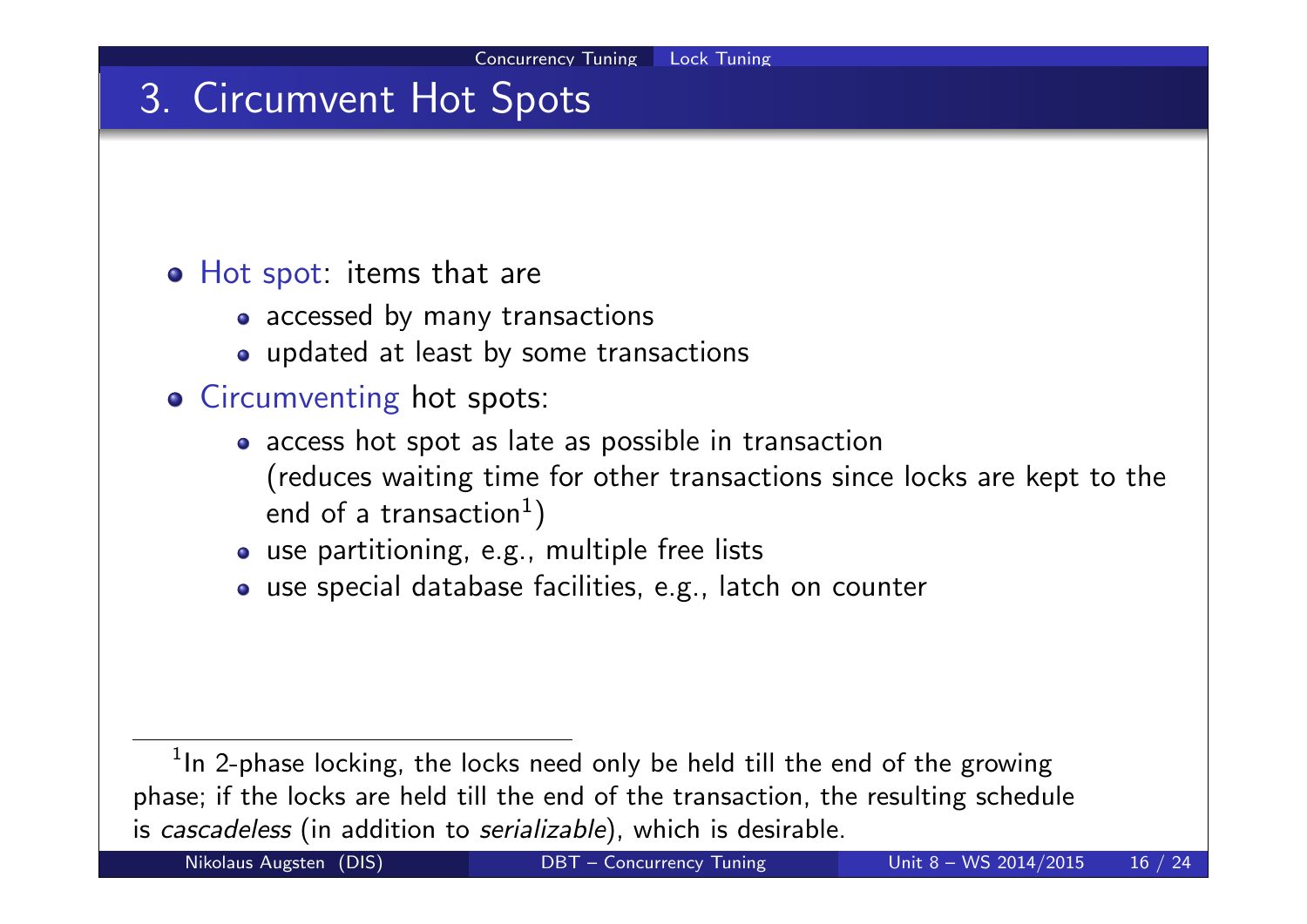## Partitioning Example: Distributed Insertions

### o Insert contention: last table page is bottleneck

- appending data to heap file (e.g., log files)
- insert records with sequential keys into table with  $B^+$ -tree

### **o** Solutions:

- o use clustered hash index
- if only  $B^+$  tree available: use hashed insertion time as key
- use row locking instead of page locking
- if reads are always table scans: define many insertion points (composite index on random integer  $(1..k)$  and key attribute)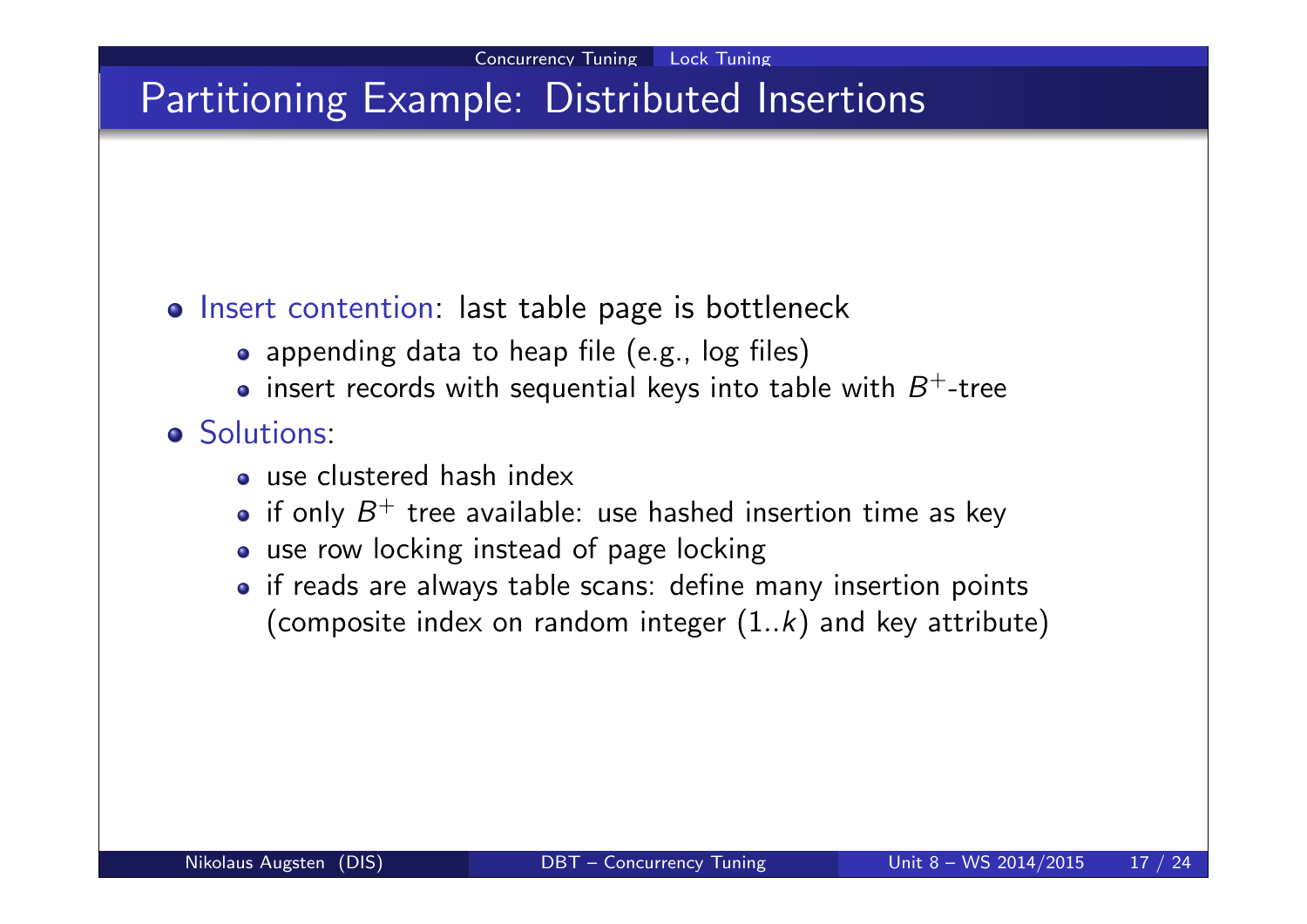# Experiment: Multiple Insertion Points and Page Locking

Concurrency Tuning Lock Tuning



- Sequential: clustered  $B^+$ -tree index and key in insert order
- Non-sequential: clustered  $B^+$ -tree, key independent of insert order
- Hashing: composite index on random integer  $(1..k)$  and key attribute
- Page locking and sequential keys: insert contention!

SQL Server 7 on Windows 2000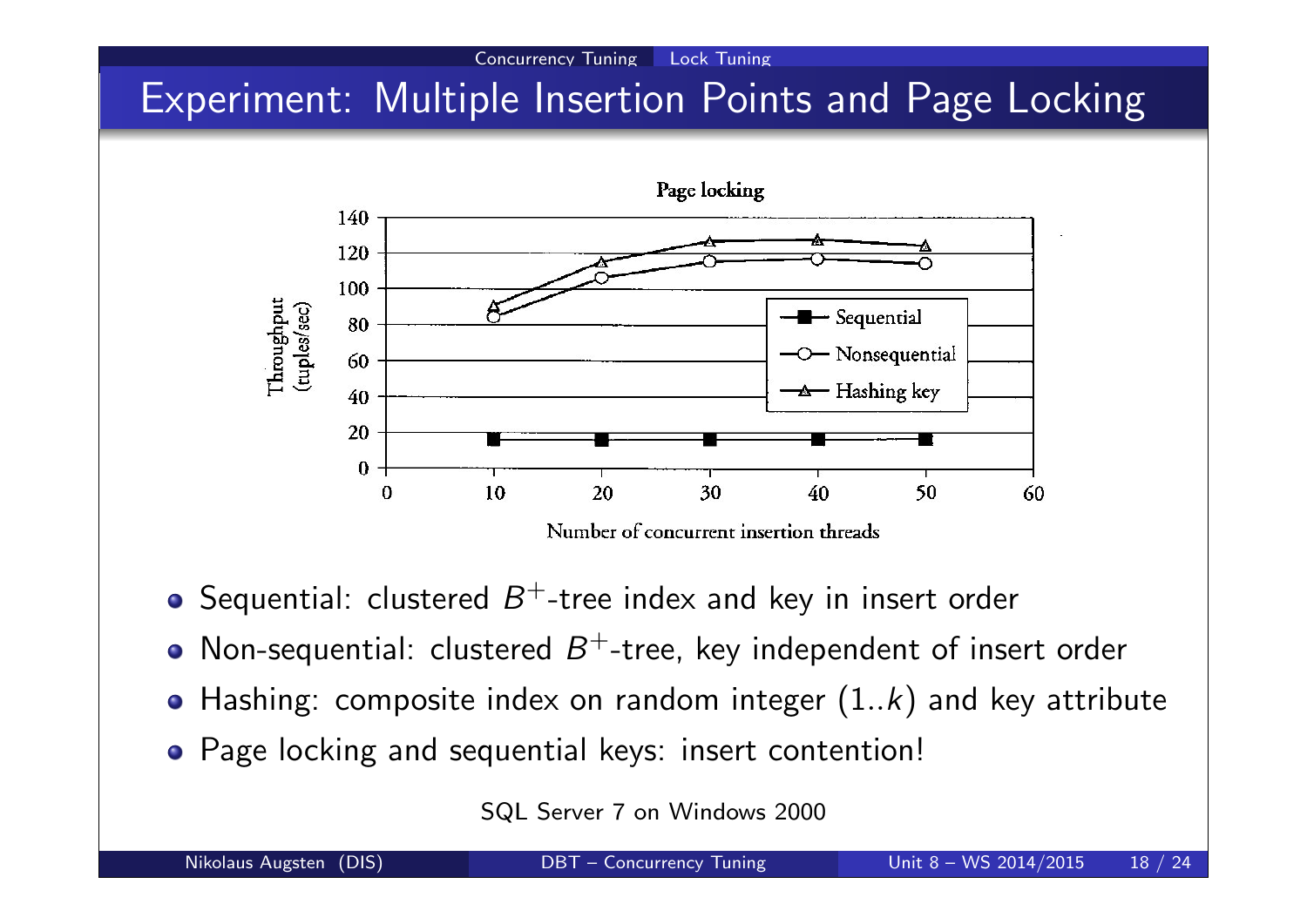# Experiment: Multiple Insertion Points and Row Locking

Concurrency Tuning Lock Tuning



Number of concurrent insertion threads

• No insert contention with row locking.

SQL Server 7 on Windows 2000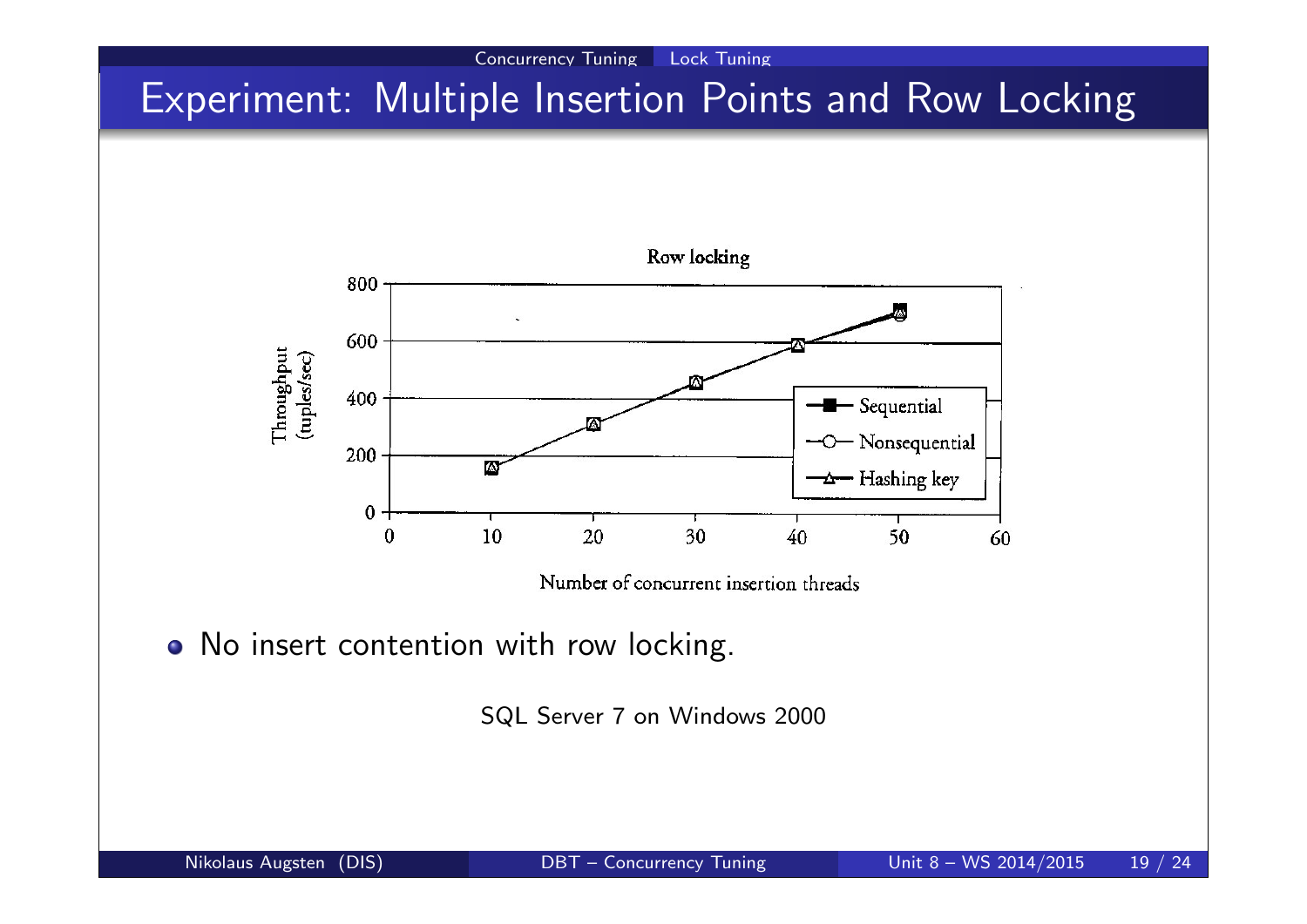## Partitioning Example: DDL Statements and Catalog

- Catalog: information about tables, e.g., names, column widths
- Data definition language (DDL) statements must access catalog
- **Catalog can become hot spot**
- Partition in time: avoid DDL statements during heavy system activity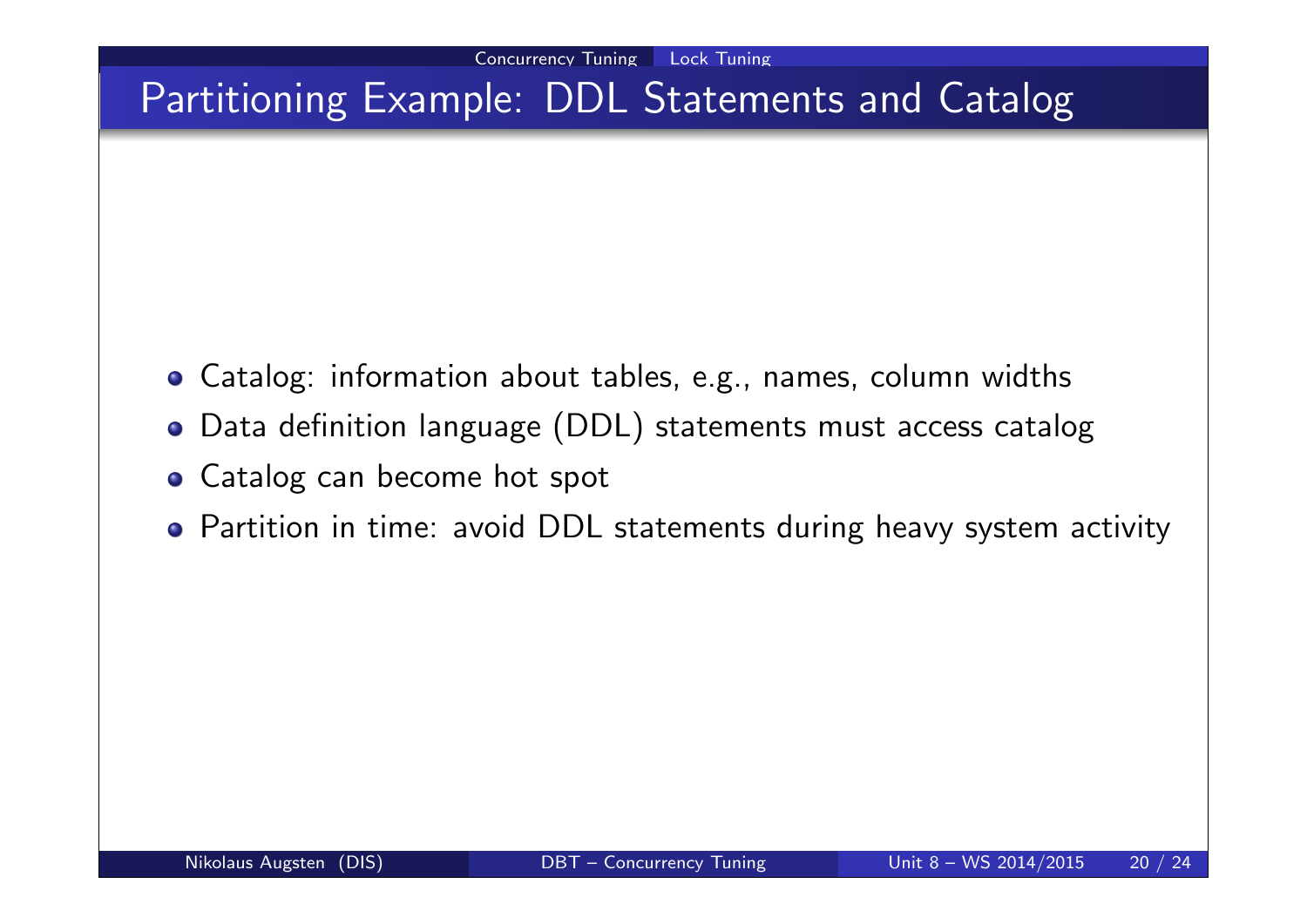## Partitioning Example: Free Lists

### o Lock contention on free list:

- free list: list of unused database buffer pages
- a thread that needs a free page locks the free list
- during the lock no other thread can get a free page
- **o** Solution: Logical partitioning
	- o create several free lists
	- each free list contains pointers to a portion of free pages
	- a thread that needs a free page randomly selects a list
	- with *n* free list the load per list is reduced by factor  $1/n$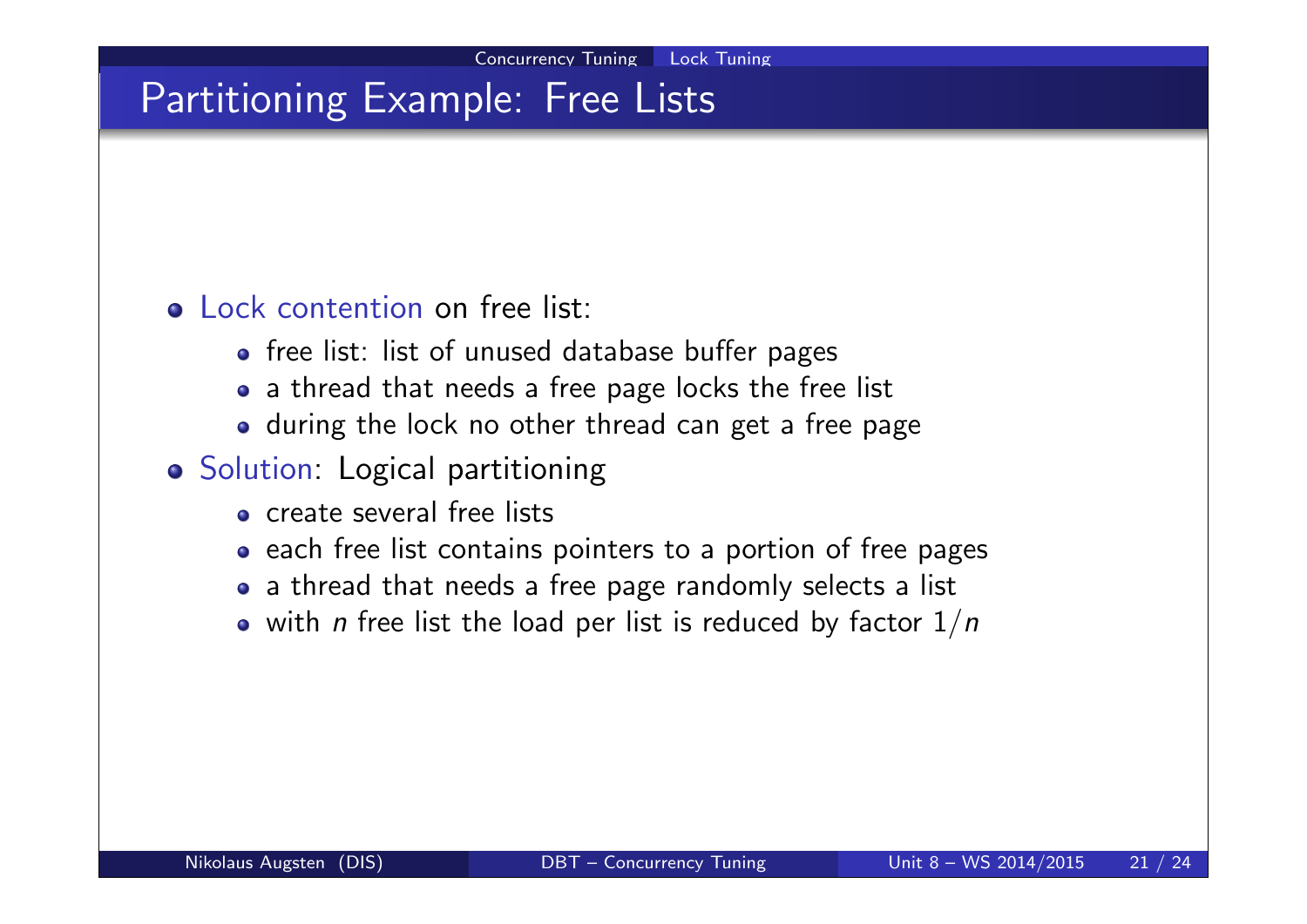## System Facilities: Latch on Counter

### Example: concurrent inserts with unique identifier

- identifier is created by a counter
- 2-phase locking: lock on counter is held until transaction ends
- counter becomes hot spot
- Databases allow to hold a latch on the counter.
	- latch: exclusive lock that is held only during access
	- eliminates bottleneck but may introduce gaps in counter values
- **o** Counter gaps with latches:
	- transaction  $T_1$  increments counter to i
	- transaction  $T_2$  increments counter to  $i+1$
	- if  $\mathcal{T}_1$  aborts now, then no data item has identifier  $i$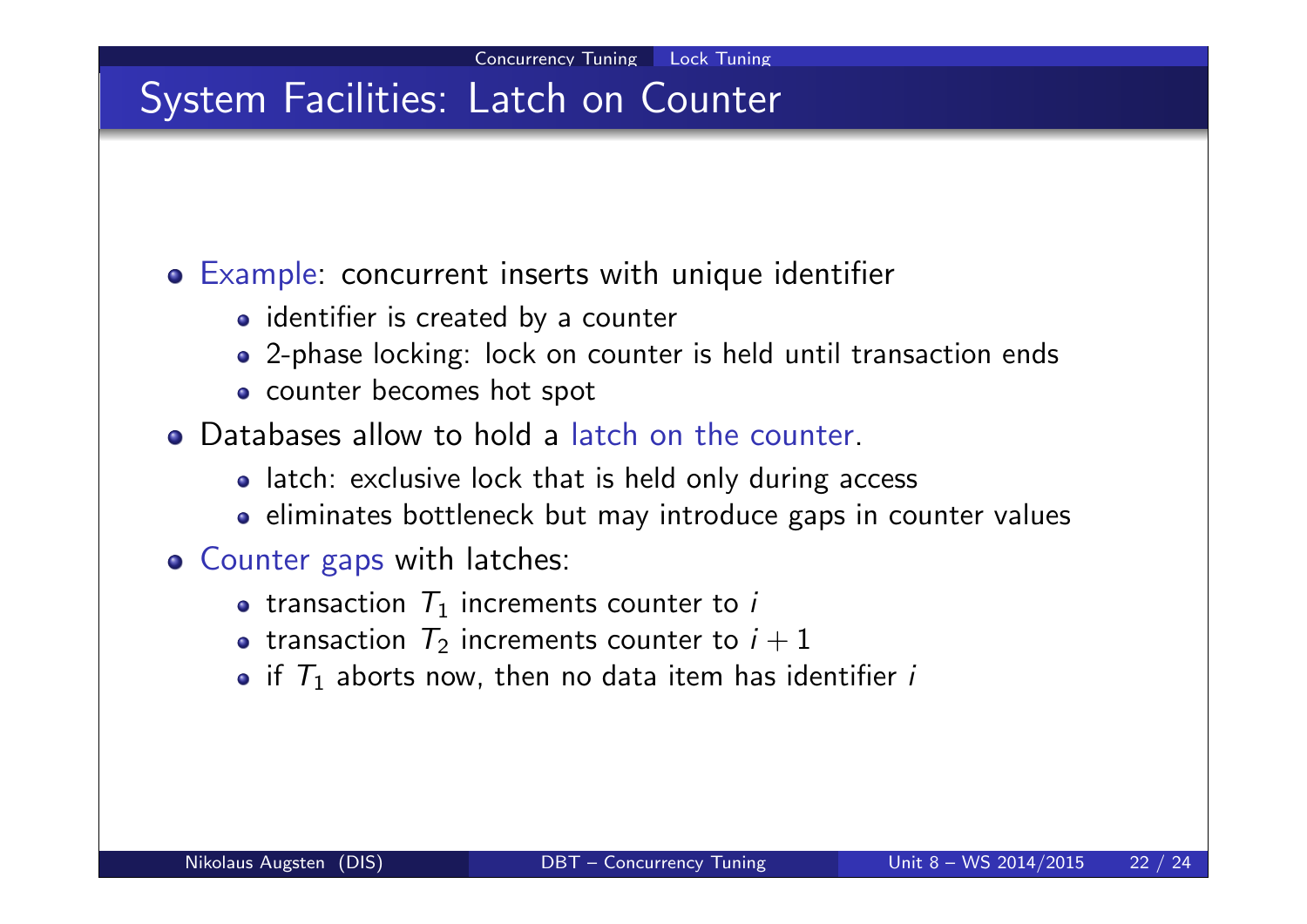# Experiment: Latch vs. Lock on Counter



Concurrency Tuning Lock Tuning

 $\bullet$  System (=latch): use system facility for generating counter values ("identity" in SQL Server)

 $\bullet$  Ad hoc (=lock): increment a counter value in an ancillary table

SQL Server 7 on Windows 2000